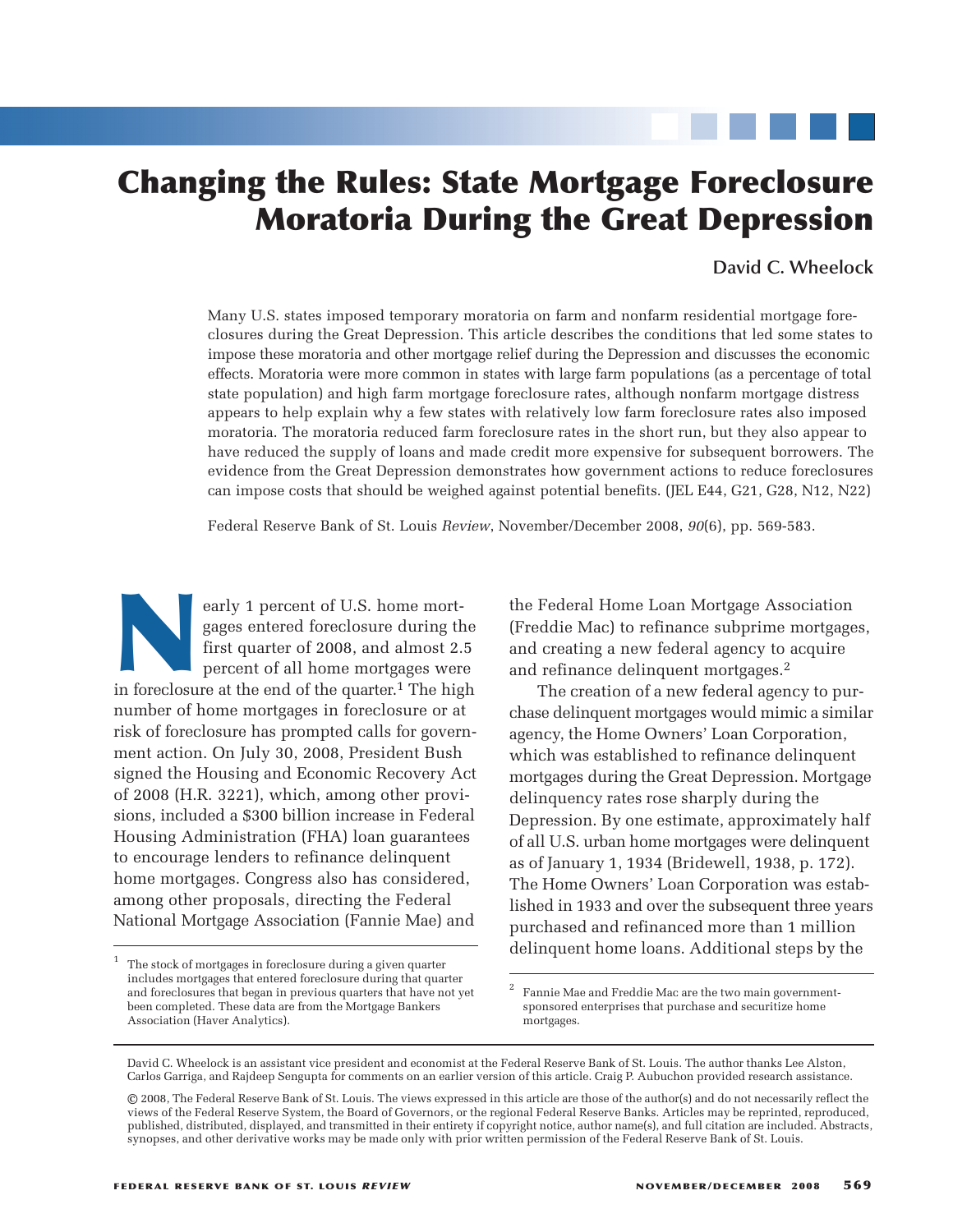federal government to ease mortgage market pressures during the 1930s included the creation of the Federal Home Loan Bank System to mobilize funds for home lending, the introduction of FHA mortgage insurance, and the creation of Fannie Mae to purchase FHA-insured loans.3

State and local governments also responded to the rise in mortgage foreclosures during the Depression, mainly by changing state laws governing foreclosure. Several states enacted temporary foreclosure moratoria. Others made permanent changes that limited the rights or incentives of lenders to foreclose on mortgaged property. Recently a number of U.S. states have considered similar steps to reduce mortgage foreclosures. During the first six months of 2008, the state legislatures of Massachusetts, Minnesota, and New York considered legislation to impose moratoria on foreclosures, and legislation for a national moratorium was introduced in the U.S. Congress.

Foreclosure moratoria are controversial. Although moratoria can benefit some borrowers and temporarily reduce foreclosures, critics argue that moratoria reduce the supply of loans and increase costs for future borrowers.4 Despite similar arguments made during the Great Depression, 27 states imposed moratoria at the time to reduce the number of mortgage foreclosures.5 Today, the growing sentiment for using moratoria to reduce the current number of foreclosures prompts a retrospective look at other episodes, such as the Great Depression, when moratoria were used to limit mortgage foreclosures. This article summarizes the main types of mortgage foreclosure laws enacted by U.S. states during the 1930s. Further, it examines why some states elected to impose foreclosure moratoria but others did not. Finally, it summarizes empirical evidence on the costs of foreclosure moratoria borne by borrowers.

# **MORTGAGE DISTRESS DURING THE GREAT DEPRESSION**

The Great Depression was a cataclysmic event. Between 1929 and 1933, U.S. personal income declined 44 percent, real output fell by 30 percent, and the unemployment rate climbed to 25 percent of the labor force. U.S. real estate markets were already showing signs of distress before the Great Depression began. The number of nonfarm residential real estate foreclosures doubled between 1926 and 1929. With the onset of the Depression, the number of foreclosures rose still higher, from 134,900 in 1929 to 252,400 in 1933. $6$  The foreclosure rate, shown in Figure 1, increased from 3.6 per 1,000 home mortgages in 1926, the first year data are available, to a high of 13.3 per 1,000 mortgages in 1933. In that year, on average 1,000 home mortgages were foreclosed every day (Federal Home Loan Bank Board, 1937, p. 4). Many more homes were at risk of foreclosure—as many as half of urban home mortgages were delinquent on January 1, 1934 (Bridewell, 1938, p. 172).

The Great Depression also sharply increased farm mortgage foreclosures, which were unusually high throughout the 1920s and 1930s; an average of more than 100,000 farm mortgages entered foreclosure each year from 1926 to 1940. Figure 2 shows that the farm foreclosure rate was especially high from 1932 through 1934, peaking at nearly 39 foreclosures per 1,000 farms in 1933.7

The sharp increase in mortgage distress during the Great Depression was the result of precipitous declines in income and real estate values following a period of rapid growth in mortgage debt outstanding.8 A rising level of debt does

These and other federal government responses to mortgage distress during the Great Depression are described in Wheelock (2008).

For example, see Sloan (2008).

<sup>5</sup> The federal government also enacted a moratorium on farm mortgage foreclosures during the Great Depression. The Frazier-Lemke Farm Bankruptcy Act of 1934 authorized federal courts to grant a five-year moratorium on foreclosure and to scale down a farmer's debt to the current value of his property. The act was declared unconstitutional by the Supreme Court in 1935. Subsequently, Congress enacted the Frazier-Lemke Farm Mortgage Moratorium Act of 1935, which modified and limited the terms of the moratorium. The constitutionality of the latter act was upheld by the Supreme Court in 1937.

<sup>6</sup> *Historical Statistics of the United States, Earliest Times to the Present: Millennial Edition* (2006), series Dc1255.

<sup>7</sup> Alston (1983, Table 1) reports average annual foreclosure rates of 3.2 per 1,000 farms for 1913-20, 10.7 for 1921-25, 19.8 for 1926-40, 3.2 for 1941-50, 1.7 for 1951-60, 1.3 for 1961-70, and 1.3 for 1971-80.

<sup>8</sup> See Alston (1983) and Wheelock (2008) for discussion on the growth of farm and nonfarm mortgage debt, respectively, during the 1910s and 1920s.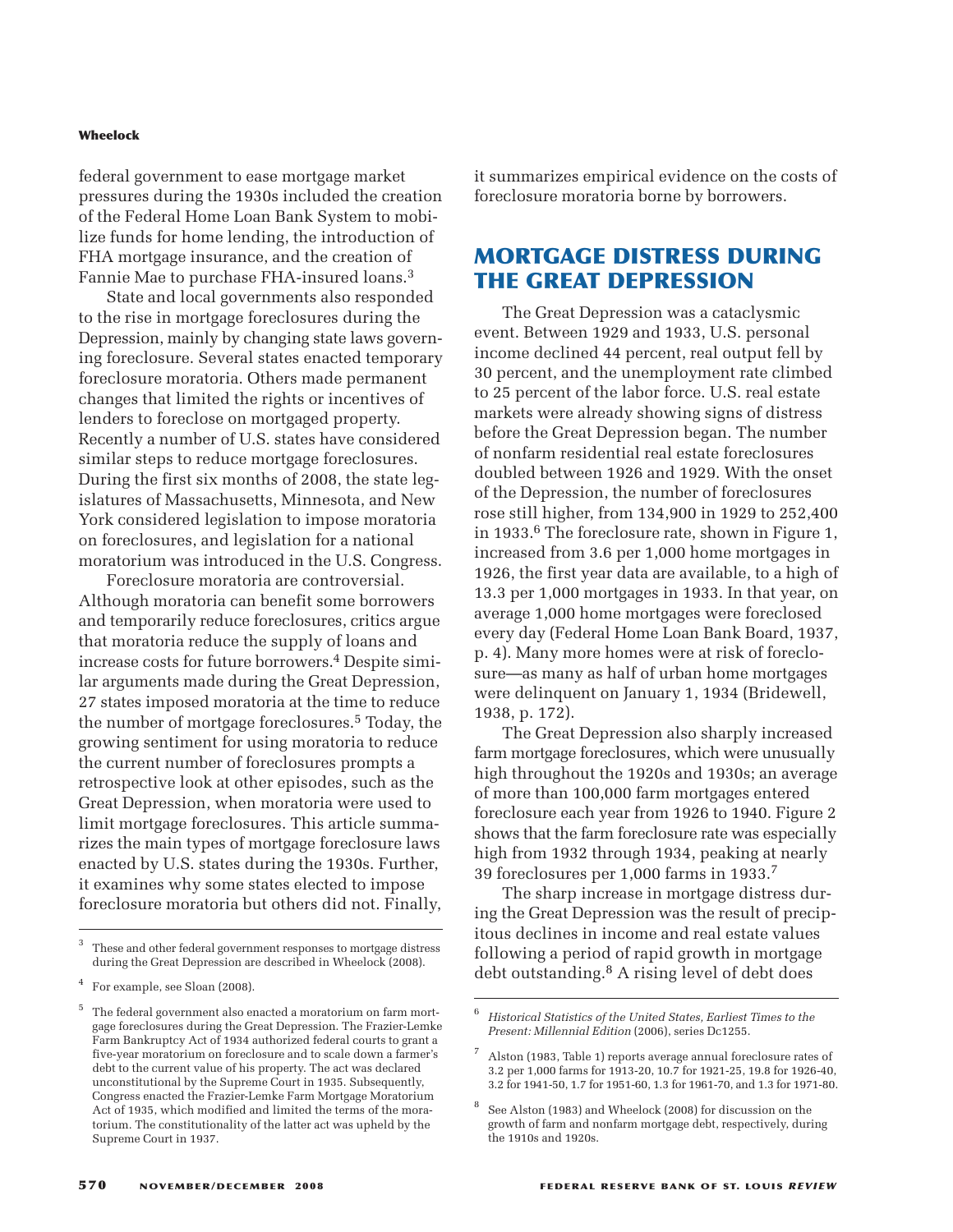# **Figure 1**

## **Nonfarm Real Estate Mortgage Foreclosure Rate, 1926–1941**



# **Figure 2**

#### **U.S. Farm Foreclosure Rate, 1926–1941**

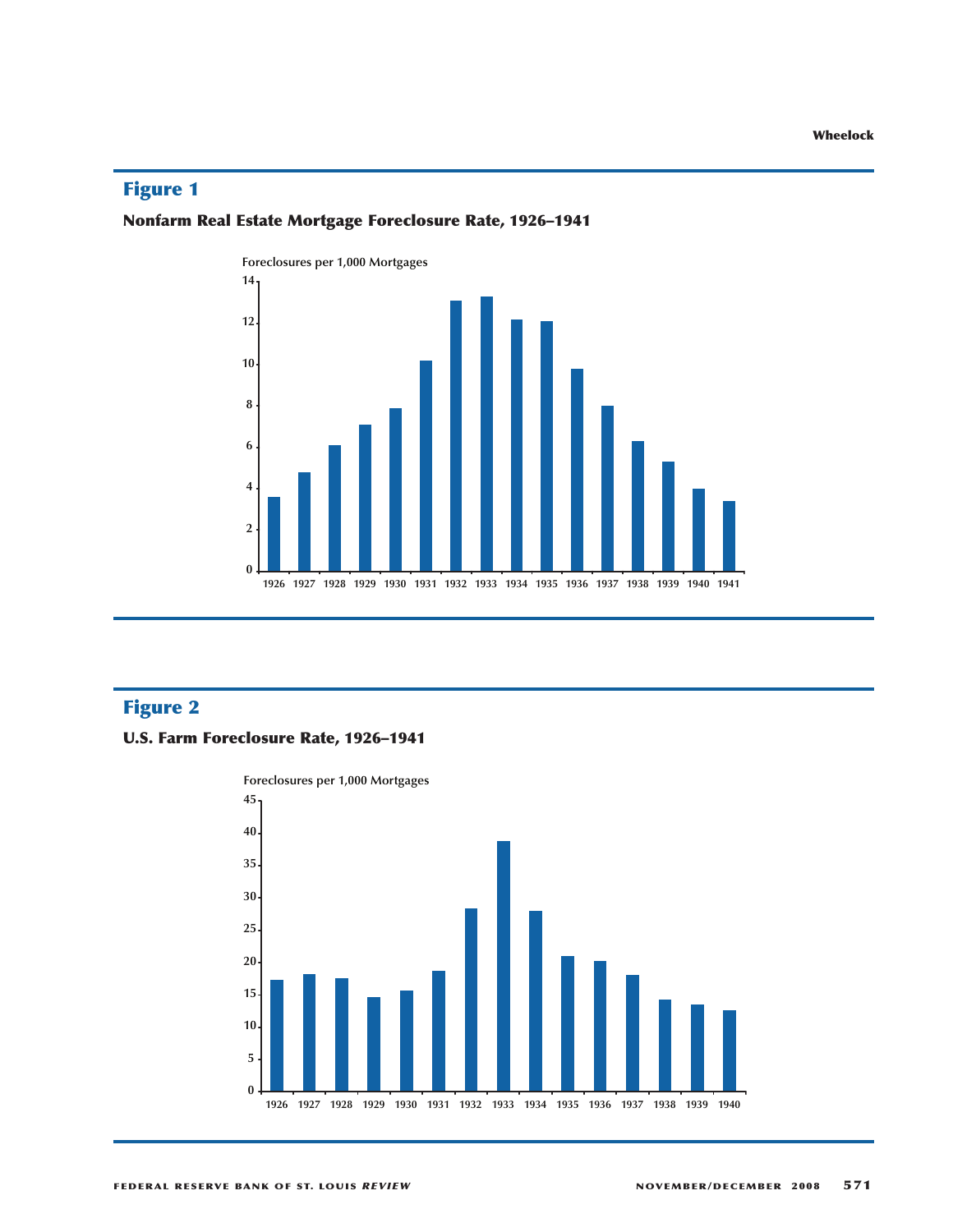### **Figure 3**

**Nonfarm Residential Mortgage Debt as a Percentage of Nonfarm Residential Wealth**



**SOURCE: Grebler, Blank, Winnick (1956, table L-6).**

not necessarily pose a problem for borrowers, provided their incomes and wealth are sufficient to make loan payments. However, between 1929 and 1932, personal disposable income and nonfarm residential wealth fell 41.0 percent and 25.7 percent, respectively, whereas the value of nonfarm residential debt fell a mere 6.8 percent. As shown in Figure 3, nonfarm residential mortgage debt increased sharply relative to nonfarm residential wealth during the 1920s and continued to rise until 1932. Moreover, falling house prices meant that homeowners who were having difficulty making their mortgage payments were increasingly unlikely to sell their homes for more than the outstanding balances on their loans.

Moreover, many home mortgages were shortterm, nonamortizing loans that typically were refinanced on maturity.<sup>9</sup> Refinancing usually

was easily accomplished during the 1920s, when household incomes and property values were generally rising, but next to impossible during the Depression. Falling incomes made it increasingly difficult for borrowers to make loan payments or to refinance outstanding loans as they came due. The failure of thousands of banks and other lenders made refinancing difficult even for good borrowers; customer relationships were severed and the costs of credit intermediation rose (Bernanke, 1983). The mix of falling household incomes and property values and short-term, nonamortizing loans resulted in soaring mortgage delinquency and foreclosure rates.<sup>10</sup>

Farmers faced similar problems. U.S. farm income fell from \$6.2 billion in 1929 to \$2.0 billion in 1932. At the same time, farm mortgage

<sup>9</sup> Mortgage lending terms varied considerably across lenders. Savings and loan associations typically made long-term, amortizing mortgage loans. However, banks and life insurance companies often made short-term, nonamortizing (or only partly amortizing) loans. See Morton (1956) for more information about the mortgage market and loan characteristics during the 1920s and 1930s.

<sup>10</sup> As discussed in Wheelock (2008), federal agencies created during the 1930s to rescue and reform the mortgage market encouraged the use of long-term, amortizing mortgage loans—so-called conventional loans. Nonamortizing, unconventional loans have become more common in recent years, however, which some analysts contend has contributed to the increase in mortgage loan delinquencies and foreclosures since 2006.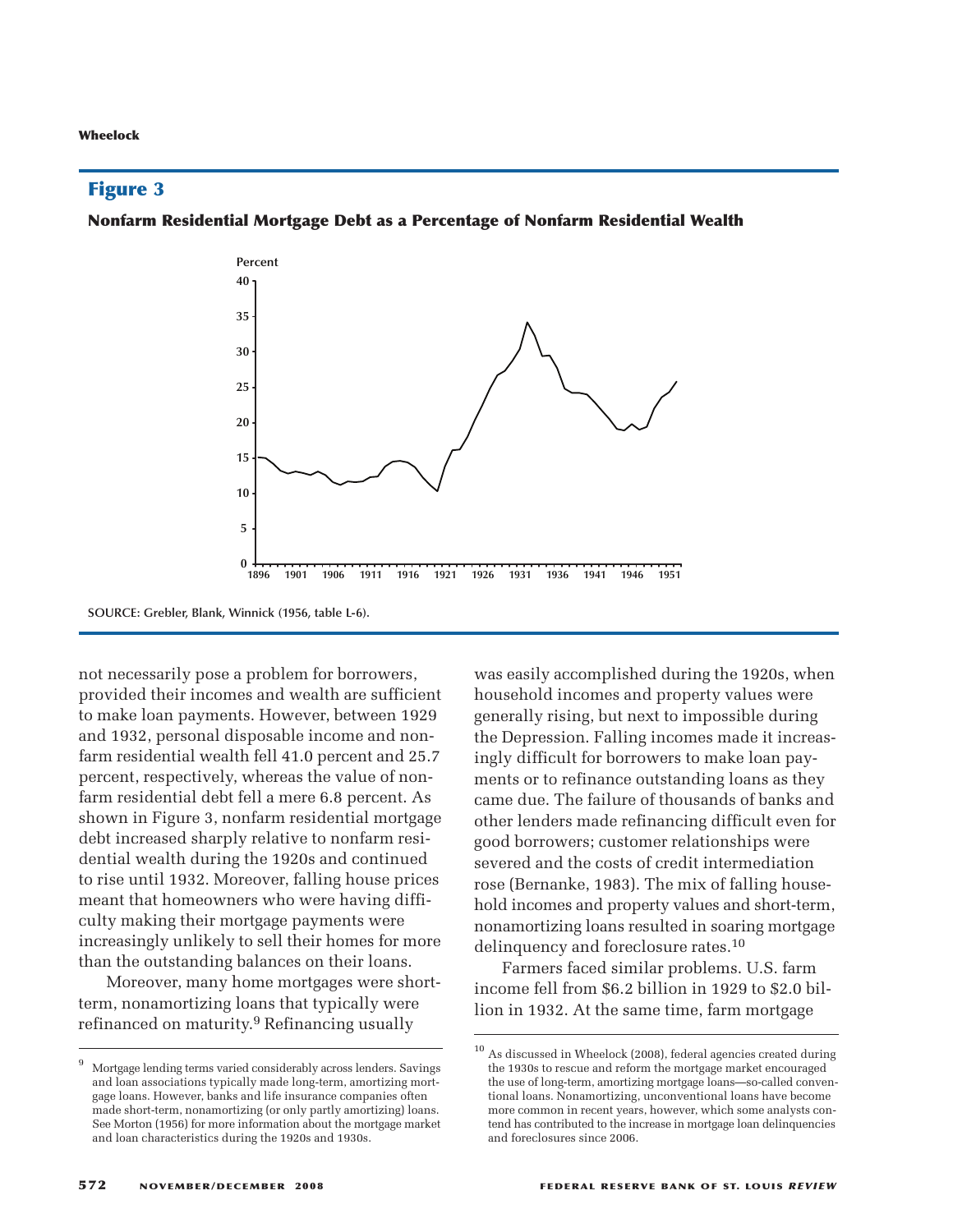debt outstanding rose from 40 percent of the value of farm land and buildings in 1930 to 50 percent in 1935.11 Hence, sharply falling incomes made it increasingly difficult for farmers to pay the interest and principal on their outstanding debts, but falling property values made it less likely that farmers could sell their properties for more than the outstanding balance on their mortgages. The result was a sharp increase in farm mortgage delinquencies and foreclosures.

# **FORECLOSURE RELIEF LEGISLATION**

The first attempts to reduce foreclosures during the Great Depression focused on encouraging lenders and borrowers to renegotiate loan terms through mediation boards and other voluntary arrangements. However, the clamor for compulsory foreclosure moratoria grew louder as the Depression worsened and the number of foreclosures rose. On February 8, 1933, Iowa became the first state to enact a moratorium on mortgage foreclosures. Over the subsequent 18 months, a total of 27 states enacted legislation to limit or halt foreclosures (Skilton, 1944, p. 78).

#### *Mortgage Law*

Mortgages and similar loan contracts often are used to finance the purchase of homes, farms, and other real estate.12 The mortgage contract specifies the terms under which the borrower is obligated to make regular payments of principal and interest to retire the loan. If at some point the borrower fails to make the contracted payments, the loan agreement and laws of the state in which the property is located determine the actions the lender may take to enforce the loan contract. The mortgaged property serves as the security or col-

lateral for the loan, and if the borrower defaults on the mortgage contract, the lender may foreclose on the property against which the loan was made, subject to the state's laws governing foreclosure.

State laws governing the foreclosure process vary. For example, foreclosure may be *judicial* or *nonjudicial*. Under judicial foreclosure, the lender sues the delinquent borrower in court for nonperformance. Typically, judicial foreclosure results in the public sale of the mortgaged property under court supervision, with the proceeds used to satisfy the outstanding mortgage balance and any other outstanding liens on the property.

Under nonjudicial foreclosure by "power of sale," the mortgaged property is sold without court supervision in the event of borrower default, again with the sale proceeds used to pay the outstanding balance of the mortgage and any other liens. Some states permit *strict foreclosure*, which grants the lender unconditional title to the mortgaged property in the event of borrower default.

The laws of some states grant statutory redemption periods during which a borrower (mortgagor) may regain ownership of a property after foreclosure sale by payment of the foreclosure sale price, interest, and taxes. Generally, redemption is permitted from six months to one year after the foreclosure sale. During the Depression, several states modified their laws to extend or enhance the rights of mortgagors to redeem foreclosed property.

Finally, some states allow *deficiency judgments* in which a mortgage holder is granted a lien against other assets of the borrower when the proceeds from a sale of the mortgaged property do not cover the outstanding mortgage balance.13 During the Depression, several states enacted reforms that limited the rights of lenders to seek deficiency judgments against borrowers.

### *Examples from the Great Depression*

The diversity of foreclosure proceedings across U.S. states during the 1930s was noted in a 1936 federal government study:

<sup>11</sup> *Historical Statistics of the United States, Earliest Times to the Present: Millennial Edition* (2006), series Da1295 (farm income) and series Da579 (debt as a percentage of land and building value).

 $12$  Deeds of trust are used to finance real estate purchases in some states. Unlike a mortgage, a deed of trust involves an independent trustee who holds a power of sale in the event of default and who conveys the property to the borrower once the deed of trust is paid in full. See McDonald and Thornton (2008) for basic information about the mortgage market and mortgage finance.

<sup>&</sup>lt;sup>13</sup> If the value of a property exceeds the outstanding loan balance, the borrower generally benefits from refinancing the loan or selling the property and paying off the outstanding loan balance rather than losing the property through foreclosure. Hence, the proceeds from most foreclosure sales are less than the outstanding mortgage balance.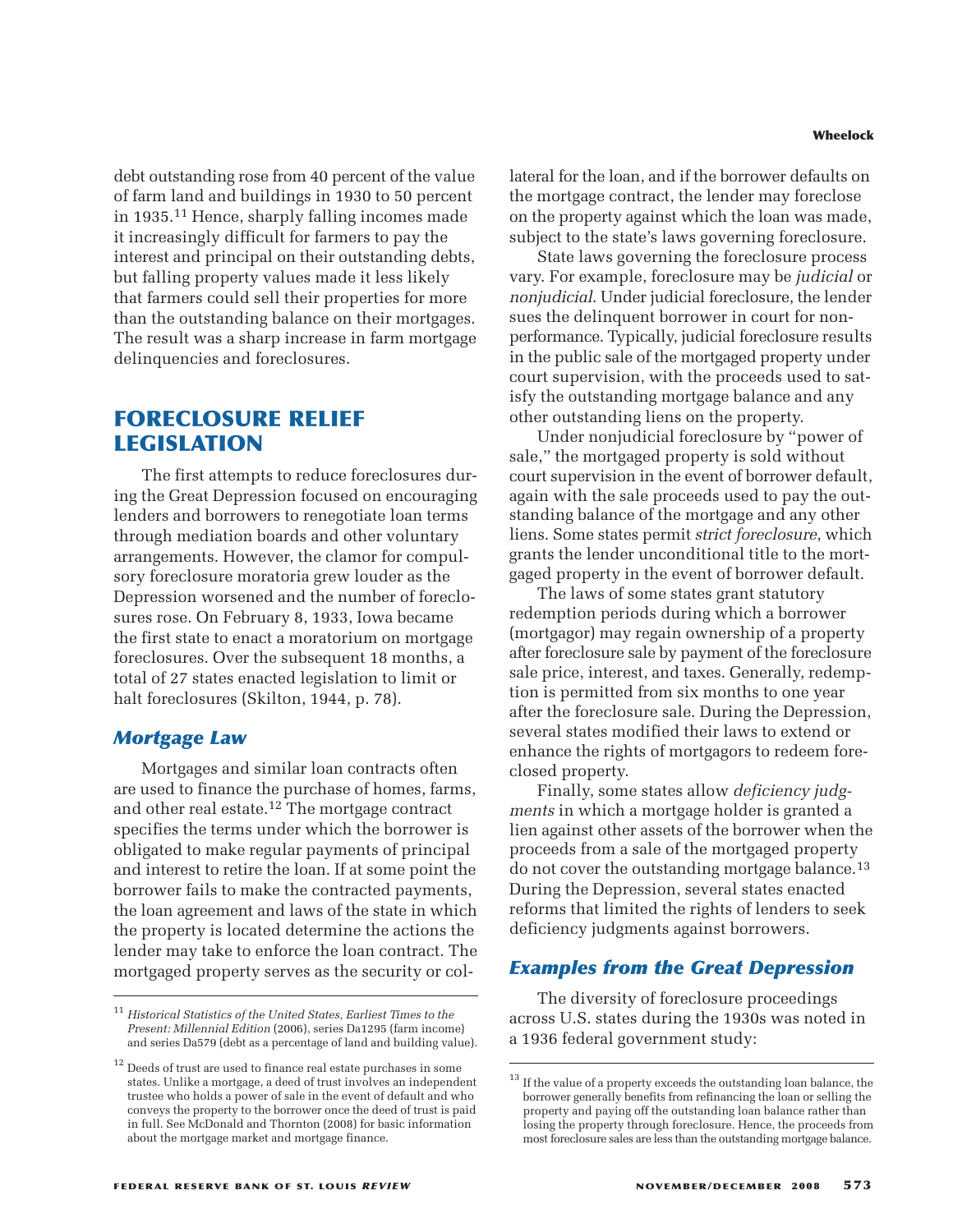A general survey indicates that in twenty-eight states foreclosure is by action in court. Ten states use unregulated power of sale. Five states use regulated power of sale, and the remaining states have various other methods. Thirty-one states provide a redemption period ranging from four months in Oregon to two years in Alabama. Seventeen states have no redemption period, but, of these, eight use foreclosure in court which requires months to complete. (Central Housing Committee, 1936, p. 2)

During the Depression, many states enhanced borrower redemption rights, limited deficiency judgments, or made other changes that favored borrowers, and several states imposed moratoria on foreclosures. The specific details of moratoria legislation varied widely. A few states imposed blanket moratoria that temporarily prohibited most foreclosures of farm and nonfarm home mortgages contracted before a specified date. However, most states limited their moratoria to specific situations. For example, some states granted relief only for borrowers who were current in the payment of interest and taxes but delinquent in the payment of loan principal. For example, a New York statute enacted in 1933 specified that "No action for the foreclosure of a mortgage on real estate solely on account of default in payment of principal…shall be brought before July 1, 1937" (Central Housing Committee, 1936, p. A-18). Foreclosures were permitted, however, against borrowers who had ceased to pay interest and taxes, as well as principal.

Several states directed their state courts to grant moratoria in deserving cases, but little guidance was provided to the courts about how to determine which borrowers deserved relief. For example, in Iowa, the court was authorized to grant a borrower's request for relief from pending foreclosure unless "good cause is shown to the contrary" (Skilton, 1944, p. 82). Similarly, an Arizona statute specified that "In pending or future real estate mortgage foreclosure suits, the court may order a two-year continuance unless good cause to the contrary is shown" (Central Housing Committee, 1936, p. A-3). Not surprisingly, the extent to which courts granted relief to delinquent borrowers varied widely, even within

a state. Many courts determined that it was pointless to grant relief to borrowers who had no hope of refinancing their mortgage or making payments or who did not act in good faith toward their lender (Skilton, 1944, pp. 98-106). In addition, courts often required borrowers to pay rent or interest to the lender, as well as taxes, as a condition for halting foreclosure proceedings.

In conjunction with a foreclosure moratorium, several states extended the period during which a mortgagor could redeem his property after foreclosure. Again, however, any extension of the redemption period was often left to the court's discretion. In Kansas, for example, "the period for redemption on real estate may be extended for such additional time as the court shall deem it just and equitable" (Central Housing Committee, 1936, p. A-10). In a few states, the legislation was more specific. For example, North Dakota legislation specified that "The period within which a mortgagor or judgment debtor may redeem from a mortgage foreclosure or execution sale of real estate…is extended for a period of two years" (Central Housing Committee, 1936, p. A-21).

Several states also modified their statutes to limit deficiency judgments. Some states restricted judgments to the difference between the outstanding loan balance and a "fair" or "reasonable" value of the mortgaged property, rather than the difference between the loan balance and the price received at a foreclosure sale. For example, a 1933 Idaho statute specified that "no deficiency judgment may be entered in any amount greater than the difference between the mortgage indebtedness, plus the cost of foreclosure and sale and the reasonable value of the property" (Central Housing Committee, 1936, p. A-7). Other states permitted courts to invalidate foreclosure sales for less than fair value. Most states left the determination of fair value to the discretion of a local appraisal board or court rather than attempt to define "fair value" in statutes.

Several states imposed new limits on the length of time that a lender could seek a deficiency judgment after a foreclosure sale. For example, Iowa and Ohio enacted legislation limiting deficiency judgments to two years after a foreclosure sale (Skilton, 1944, p. 130). Other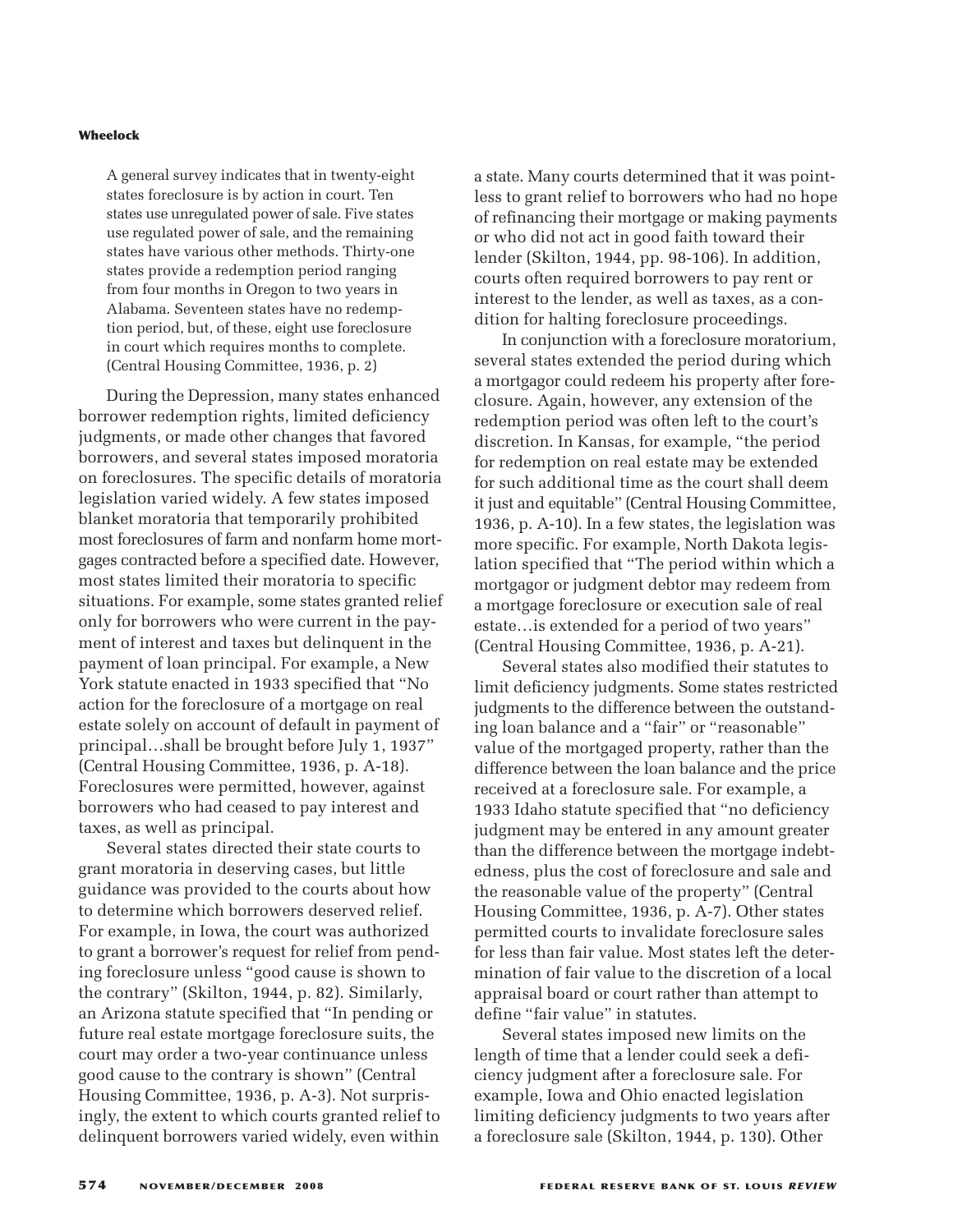states abolished the right of lenders to seek deficiency judgments altogether. For example, a 1935 Montana statute specified that "Deficiency judgments are abolished in all actions for foreclosure of mortgages for balance of purchase price of real property" (Central Housing Committee, 1936, p. A-16).14

# **WHICH STATES ADOPTED MORATORIA AND WHY?**

The 27 states that adopted foreclosure moratoria during 1933 and 1934 are listed in Table 1, and the geographic distribution of states with moratoria is shown in Figure 4. Moratoria were especially common among states in the Midwest and Great Plains, but they also were imposed by several states in the Northeast and Far West. Foreclosure moratoria were less common in New England, the Southeast, and Mountain West.15

Foreclosure moratoria generally applied to both farm and nonfarm residential mortgages. However, the pressure for foreclosure moratoria was particularly intense in midwestern states where farm foreclosure rates were especially high (Figure 5). Moratoria were less common in states with relatively low farm foreclosure rates, though a few, including New Hampshire, Pennsylvania, and Vermont, also imposed moratoria.

Alston (1984) investigates why some, but not all, states imposed foreclosure moratoria during the Depression. He estimates a logit regression model that includes a state's farm foreclosure rate, percentage of farms mortgaged, and percentage of farm mortgages held by federal land banks as explanatory variables. Alston argues that a state was more likely to impose a moratorium the

#### **Wheelock**

#### **Table 1**

#### **State Mortgage Moratoria during the Great Depression**

| <b>States imposing</b><br>moratoria | <b>States not imposing</b><br>moratoria |
|-------------------------------------|-----------------------------------------|
| Arizona                             | Alabama                                 |
| Arkansas                            | Colorado                                |
| California                          | Connecticut                             |
| Delaware                            | <b>Florida</b>                          |
| Idaho                               | Georgia                                 |
| <b>Illinois</b>                     | Indiana                                 |
| Iowa                                | Kentucky                                |
| Kansas                              | Maine                                   |
| Louisiana                           | Maryland                                |
| Michigan                            | Massachusetts                           |
| Minnesota                           | Missouri                                |
| Mississippi                         | New Jersey                              |
| Montana                             | New Mexico                              |
| Nebraska                            | Nevada                                  |
| New Hampshire                       | Rhode Island                            |
| New York                            | Tennessee                               |
| North Carolina                      | Utah                                    |
| North Dakota                        | Virginia                                |
| Ohio                                | Washington                              |
| Oklahoma                            | West Virginia                           |
| Oregon                              | Wyoming                                 |
| Pennsylvania                        |                                         |
| South Carolina                      |                                         |
| South Dakota                        |                                         |
| Texas                               |                                         |
| Vermont                             |                                         |
| Wisconsin                           |                                         |
|                                     |                                         |

**SOURCE: Skilton (1944, p. 78).**

higher its farm foreclosure rate, the higher its percentage of mortgaged farms, and the lower the percentage of mortgages held by federal land banks (which were less likely to foreclose than other lenders).16 He finds that the farm foreclosure rate had the strongest impact on a state's decision to impose a moratorium.

As noted previously, moratoria were adopted in a few states with relatively low farm foreclosure

<sup>14</sup> See Central Housing Committee (1936), Poteat (1938), or Skilton (1944) for additional information about the provisions of moratoria and other legislation affecting the rights of mortgagors and lenders enacted in different states during the Depression.

 $^{\rm 15}$  The source for Table 1 and Figure 4 is Skilton (1944, p. 78), which lists 27 states as having had a moratorium. Other sources omit Oregon, where a moratorium was authorized by a joint resolution of the state legislature, rather than by statute (Poteat, 1938), or omit both Oregon and Arkansas (Alston, 1984).

<sup>&</sup>lt;sup>16</sup> The Federal Farm Loan Act of 1916 established 12 regional federal land banks to increase the supply of farm mortgage loans. See www.fca.gov/about/history/historyFCA\_FCS.html.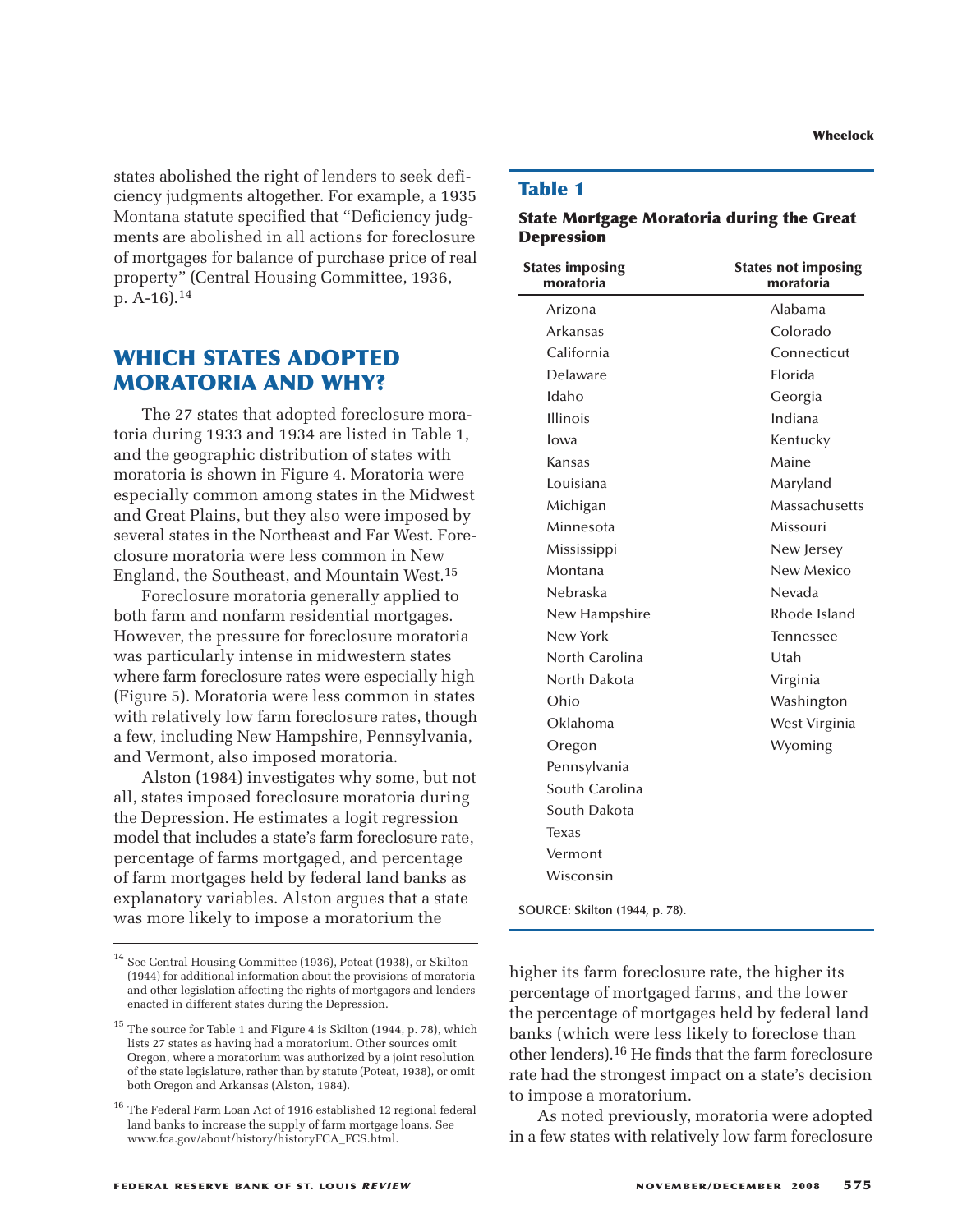# **Figure 4**

**States Imposing Foreclosure Moratoria During the Great Depression**



# **Figure 5**

**Average Farm Foreclosure Rates, 1929–1932**

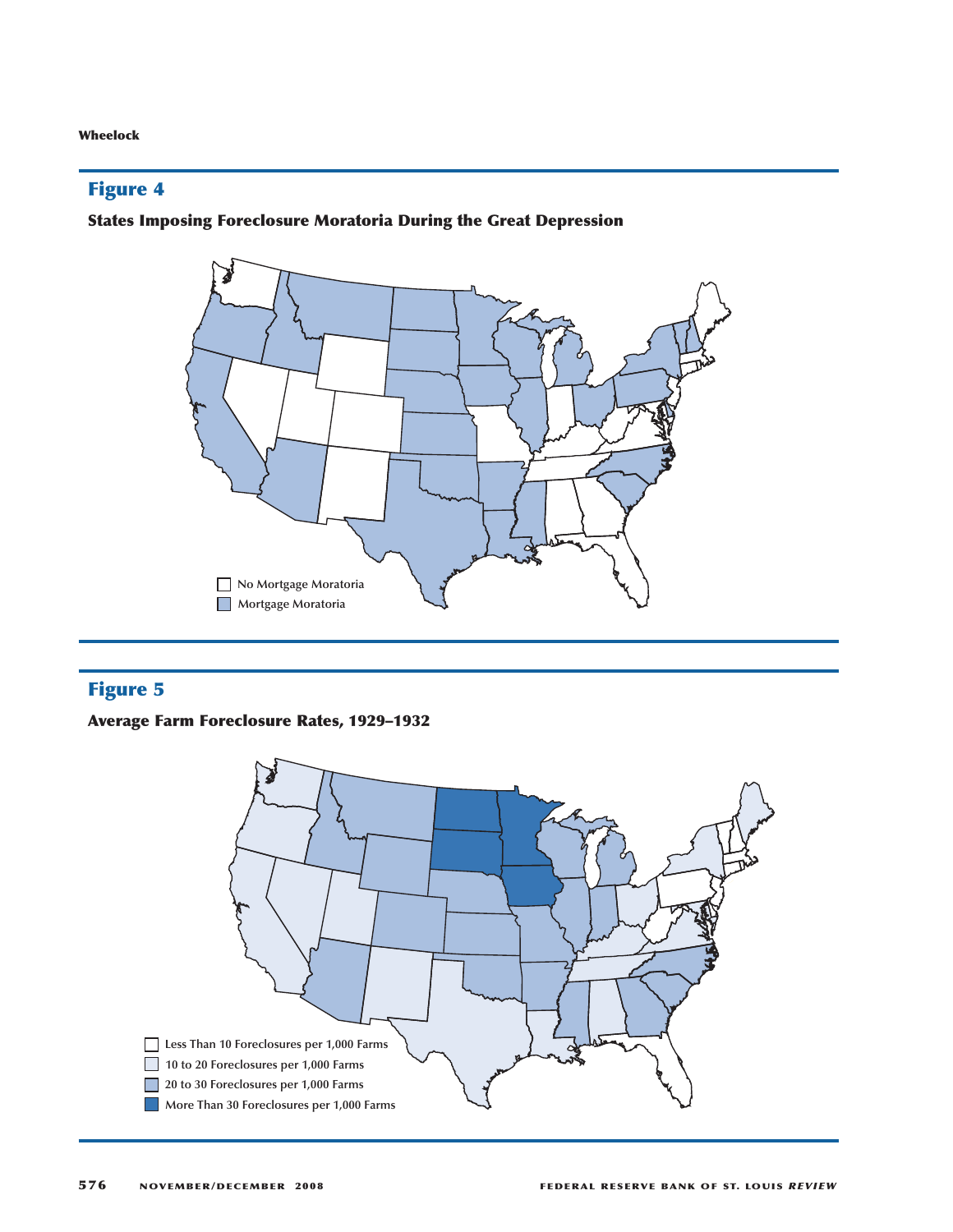# **Table 2**

#### **Regression Results**

|                                            | Model                  |                          |                        |                       |  |
|--------------------------------------------|------------------------|--------------------------|------------------------|-----------------------|--|
| <b>Variable</b>                            | 1                      | $\overline{2}$           | 3                      | 4                     |  |
| Intercept                                  | $-1.7768$<br>(1.7752)  | $-4.0343$<br>(3.4049)    | $-1.5403$<br>(2.9175)  | $-2.4317$<br>(3.6759) |  |
| Farm foreclosure rate                      | $0.0803**$<br>(0.0366) | $0.1338*$<br>(0.0695)    | $-0.0183$<br>(0.0647)  | 0.0419<br>(0.1081)    |  |
| Mortgaged farm percent                     | 2.0338<br>(3.4587)     | 3.2953<br>(4.3798)       | 1.7109<br>(3.7252)     | 2.033<br>(4.5092)     |  |
| Federally held farm debt                   | $-3.0984$<br>(2.5978)  | $-3.4411$<br>$(-3.1007)$ | $-6.4965*$<br>(3.7163) | $-5.5301$<br>(3.8831) |  |
| Owner-occupied nonfarm homes               |                        | 3.5653<br>(5.9059)       | 2.9328<br>(5.5364)     | 3.6291<br>(5.9293)    |  |
| Foreclosure rate $\times$ farm population  |                        |                          | $0.0023*$<br>(0.0013)  | 0.0017<br>(0.0016)    |  |
| Midwest                                    |                        | $-1.7877$<br>(1.8866)    |                        | $-1.0099$<br>(2.0200) |  |
| South                                      |                        | $-0.5345$<br>(1.4734)    |                        | $-0.6759$<br>(1.4776) |  |
| West                                       |                        | $-2.0764$<br>(1.4546)    |                        | $-1.3836$<br>(1.5882) |  |
| Log likelihood<br>Probability > chi-square | $-27.3815$<br>0.0116   | $-25.8424$<br>0.0493     | $-25.6897$<br>0.0132   | $-25.2482$<br>0.0537  |  |

**NOTE: Standard errors are indicated in parentheses; statistically significant coefficients are in bold. \*Indicates significance at the 90 percent confidence level; \*\* indicates significance at the 95 percent confidence level.**

**See the Appendix for data definitions and sources.**

rates, and some states with high farm foreclosure rates did not impose moratoria. According to Skilton (1944), some states imposed moratoria in response to high numbers of nonfarm home mortgage foreclosures. Unfortunately, state-level data on nonfarm real estate foreclosures are not available for the early 1930s to test directly the impact of nonfarm foreclosures on moratoria adoption. Nevertheless, regional differences in farm foreclosure rates and the adoption of moratoria suggest that nonfarm foreclosures or other considerations may have influenced the decision to impose moratoria in some states.

Some evidence on why states imposed foreclosure moratoria is reported in Table 2, which presents a replication of Alston's (1984) logit model and some alternative specifications. The

dependent variable in this set of cross-sectional regressions is a dummy variable, set equal to 1 for states that adopted a moratorium during 1933-34 and to 0 otherwise. The Appendix provides complete definitions and data sources for the variables included in the regressions.

Model 1 replicates Alston's model and shows his main result: the higher a state's farm foreclosure rate, the greater the likelihood the state would adopt a foreclosure moratorium.17 Model 2 includes the percentage of owner-occupied nonfarm homes as an additional explanatory variable.

 $^{\rm 17}$  The coefficient estimates in Model 1 differ slightly from those reported in Alston (1984). Unlike Alston, I treated Arkansas and Oregon as having had moratoria, based on Skilton (1944), and used the farm foreclosure rate for 1932, rather than the average farm foreclosure rate for 1932 and 1933, as an explanatory variable.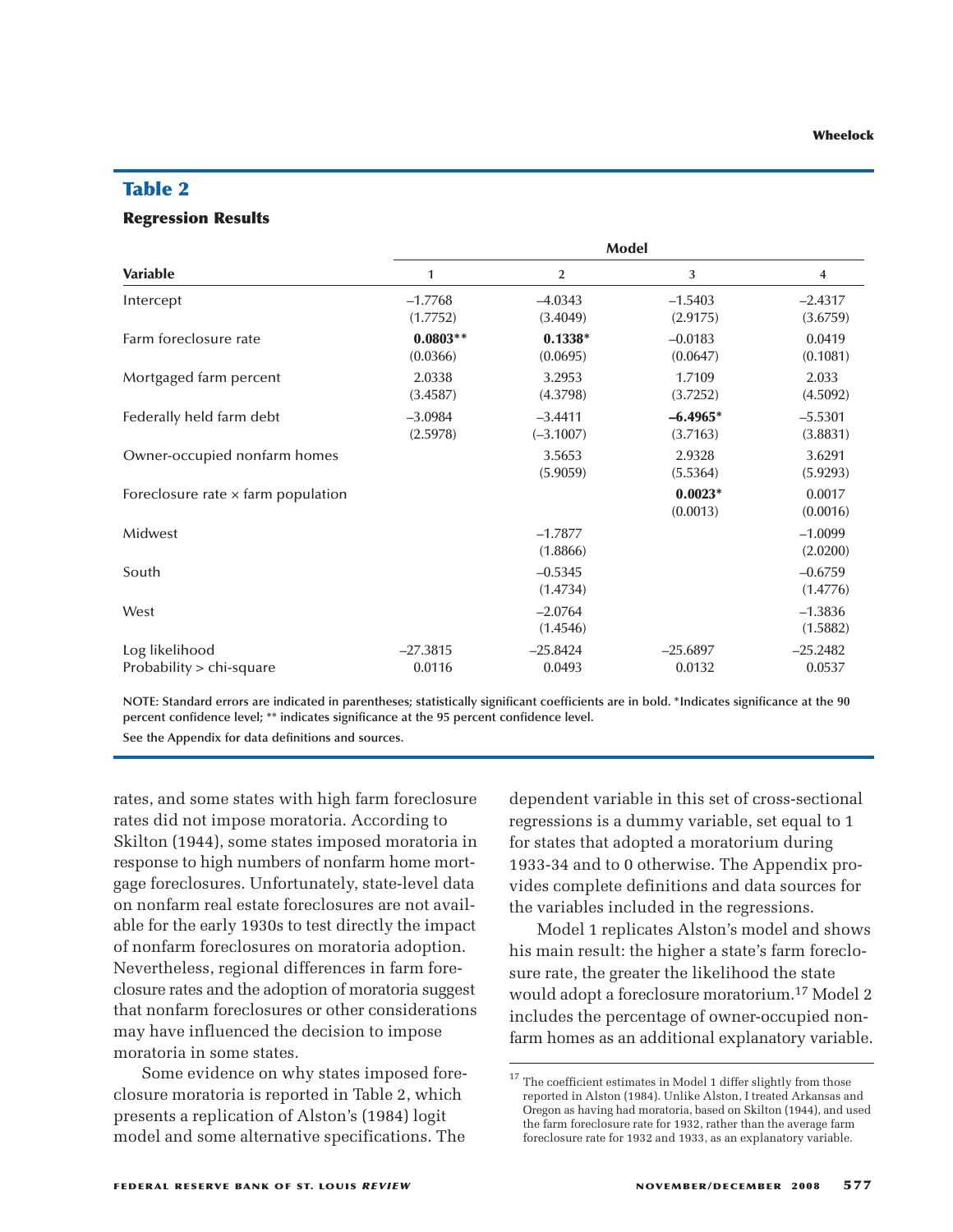### **Figure 6**





Presumably, the demand for moratoria legislation was greater where a high percentage of homes were mortgaged and, hence, at risk of foreclosure. Unfortunately, state-level data on the percentage of homes carrying a mortgage are not available for the 1930s. However, if owner-occupied homes were no less likely to be mortgaged than rented homes, a higher percentage of owner-occupied homes might reflect a greater demand for a foreclosure moratorium. Accordingly, I expect a positive coefficient on this variable. Consistent with expectations, the coefficient estimate in Model 2 for the percentage of owner-occupied homes is positive, though not statistically significant.

Model 2 also includes regional dummy variables. The coefficient estimates for the regional dummies indicate that relative to the Northeast (the omitted region), states in other regions of the country were less likely to adopt foreclosure moratoria. Stated differently, for a given rate of farm foreclosures, states in the Northeast were more likely to adopt foreclosure moratoria than states elsewhere. This suggests that nonfarm mortgage distress had a greater influence on the decision to adopt moratoria among the more urbanized northeastern states than it did in other regions of the country. However, the coefficients on the regional dummy variables are not statistically significant.<sup>18</sup>

Model 3 further refines the analysis by testing whether the influence of farm foreclosures on moratoria adoption was stronger in states with relatively high farm populations. To test this conjecture, Model 3 includes the interaction of the farm foreclosure rate and the percentage of state population located on farms. The coefficient estimate on the interaction term (*foreclosure rate* × *farm population*) is positive and statistically significant, and the coefficient on the farm foreclosure rate is near zero, which supports this hypothesis. The impact of a given farm foreclosure rate was greater in states with relatively larger farm populations.

Finally, Model 4 adds regional dummy variables to the previous specification. The coefficients on the regional dummies are again negative, suggesting a relatively low demand for moratoria

 $^{\rm 18}$  The test statistic for a likelihood ratio test of the hypothesis that the coefficients on the regional dummies are jointly zero is 3.08  $(p$ -value = 0.38).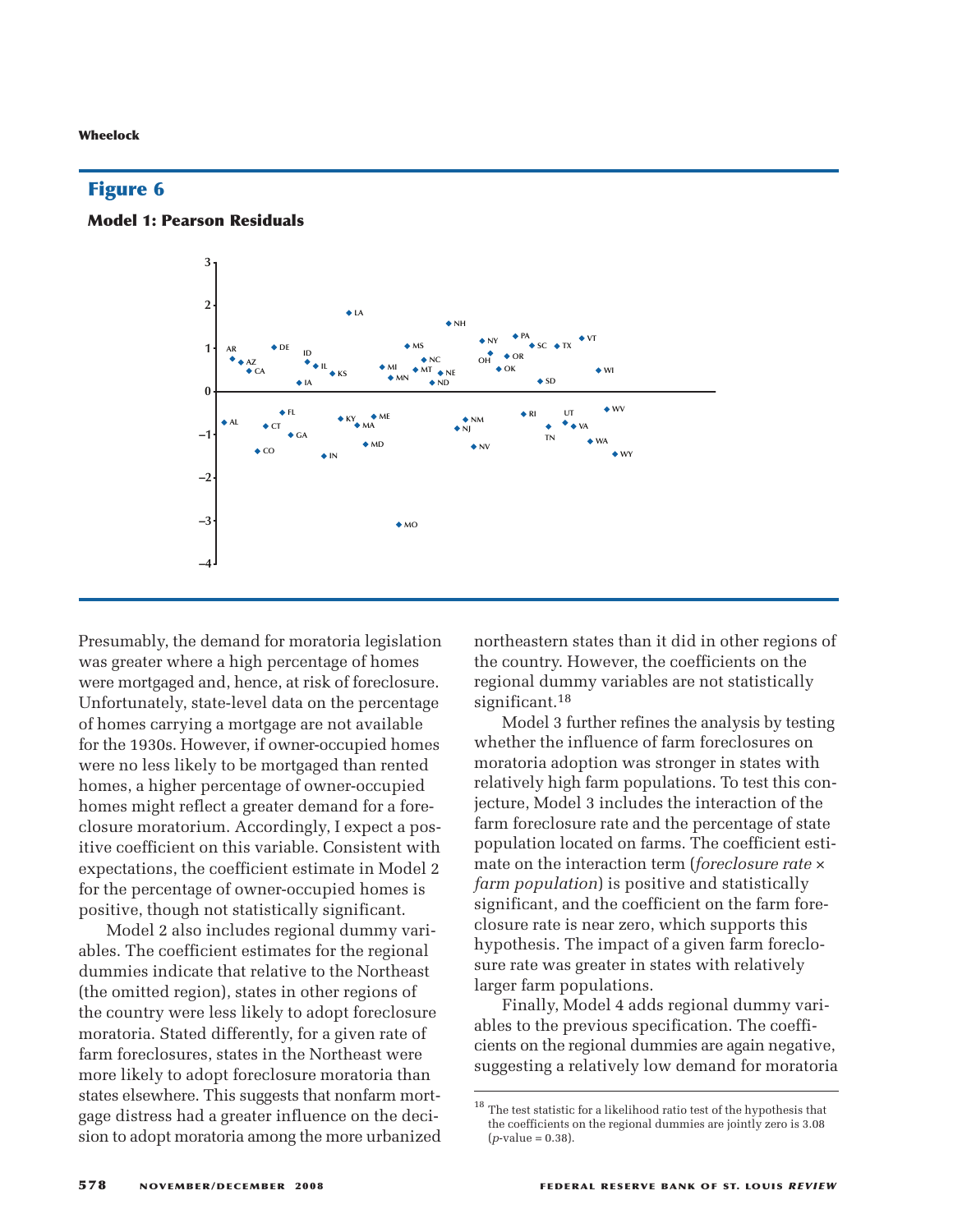among states outside the Northeast. However, the contribution of the regional dummies to the model's explanatory power is not statistically significant.<sup>19</sup>

For additional insights about why states adopted (or did not adopt) foreclosure moratoria, I examined the residuals from the logit models reported in Table 2. The Pearson residuals for Model 1 are shown in Figure 6.<sup>20</sup> The residuals for states that adopted moratoria are greater than or equal to zero, whereas those for states that did not adopt moratoria are less than or equal to zero. The closer a state's residual is to zero, the more accurately the model explains the state's decision to impose (or not impose) a moratorium. Thus, the large positive residual for Louisiana indicates that the model explains relatively little of the state's decision to impose a moratorium. Similarly, the model explains relatively little of Missouri's decision not to adopt a moratorium. Missouri had a comparatively high farm foreclosure rate and, given that fact, Model 1 predicts that Missouri would have imposed a moratorium.

Additional information helps explain the anomalous behavior of some states. For example, Louisiana was the last state to adopt a debt moratorium (in July 1934). Soon thereafter, the legislation authorizing the moratorium was amended to grant broad authority to a state debt commissioner to "suspend all laws relating to the collection of fundamentally all types of debts in existence at the time of the passage of the act" (Skilton, 1944, pp. 83-84). In effect, the state imposed a general moratorium on all debts, not just real estate mortgage debt. The breadth of the moratorium thus might help explain why Louisiana imposed a moratorium, despite only a modest level of farm distress.

New York also enacted an unusually broad foreclosure moratorium that extended to commercial real estate, as well as to farm and nonfarm

residential property. According to Skilton (1944, pp. 76-77), property management companies and other real estate interests had considerable influence on the moratorium legislation, and "The lobbying of real estate operators was sufficient… to defeat Governor Lehman's original idea that a moratorium should be limited to farms and homes." Thus, like Louisiana, the breadth of the moratorium may help explain why Model 1, which captures only the effects of farm distress, does not explain well the imposition of a foreclosure moratorium in New York.

Differences in the prevailing state laws governing mortgage foreclosure might also help account for the model's failure to explain well the moratoria decisions of some states. For example, neither Indiana nor Missouri adopted a foreclosure moratorium during the Depression, despite relatively high levels of farm distress. However, a federal study concluded that the demand for moratoria was low in both states because their prevailing foreclosure laws were already comparatively favorable to borrowers (Central Housing Committee, 1936).

# **ECONOMIC IMPACT OF FORECLOSURE MORATORIA**

Governments cause both immediate and long-term effects when they rewrite the terms of contracts between private parties. The immediate impact is redistribution of wealth between the parties of the affected contracts. The temporary foreclosure moratoria and most other changes in state mortgage laws enacted during the 1930s favored borrowers over lenders. These actions interfered with the rights of lenders to seize collateral pledged by borrowers to guarantee payment of their mortgages. Several states also enhanced the rights of borrowers to redeem foreclosed property and limited the rights of lenders to sue for deficiency judgments.

One immediate effect of mortgage relief legislation during the Depression was reduced farm foreclosure rates (Rucker and Alston, 1987).21

 $19$  The test statistic for a likelihood ratio test of the hypothesis that the coefficients on the regional dummies are jointly zero is 0.88  $(p$ -value =  $0.83$ ).

<sup>&</sup>lt;sup>20</sup> The logit models were estimated using Stata/MP 10.0. The basic Pearson residual is the difference between the actual and modelpredicted values of the dependent variable, divided by the estimated standard deviation of the predicted values. See Stata/MP 10.0 for more details about the calculation of the Pearson residual.

 $21$  I am unaware of any research on the effects of relief legislation on nonfarm home mortgage foreclosure rates.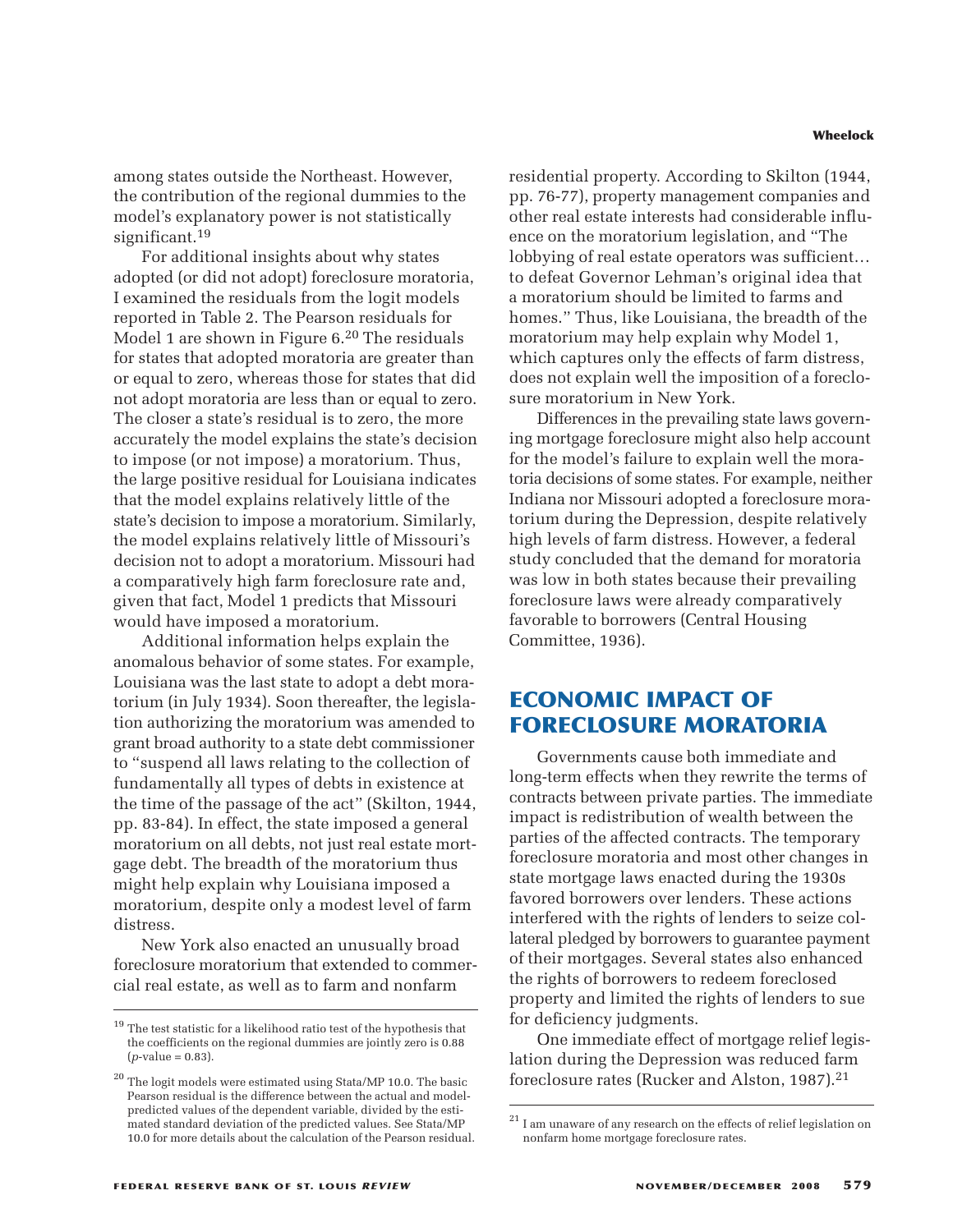However, over the longer run, foreclosure moratoria and other changes in mortgage laws may have made loans costlier or more difficult to obtain. Critics argued that foreclosure moratoria induce lenders to restrict the supply of loans and raise interest rates to compensate for the possibility that their right to foreclose on delinquent loans or to collect deficiency judgments will be constrained. According to a 1936 federal government report,

Statutes which provide a lengthy, expensive, complicated or otherwise burdensome foreclosure procedure, or which interpose a long period of redemption before title and possession to the mortgaged property can be obtained, have a tendency to increase interest rates and security requirements throughout the jurisdiction, since prospective lenders naturally take into account the procedure available for realizing the debt out of the security when determining the conditions on which they will be willing to make loans. (Central Housing Committee, 1936, p. 3)

The same report noted that in 1933-34 many states elected to disregard such objections because it was widely believed that "unrestricted foreclosure of farm and home mortgages under the circumstances prevailing at the time would have deprived large numbers of persons of essential shelter and protection, and would have left them without the necessary means for earning a living. Such wholesale evictions might have seriously endangered basic interests of society" (Central Housing Committee, 1936, p. 2). Hence, in many states, the societal costs of widespread foreclosures were viewed as exceeding the costs of reduced loan supply and higher interest rates borne by prospective borrowers. Furthermore, foreclosure moratoria generally were viewed as expedients to buy time for the economy to recover and for the federal government to initiate programs to refinance delinquent mortgages (Skilton, 1944, pp. 73-77). Even lenders may have benefited from foreclosure moratoria in the short run. Although individual lenders had an incentive to foreclose to recoup losses on delinquent mortgages, a high number of foreclosures in an area could reduce property values and thereby cause still more

foreclosures. Thus, foreclosure moratoria might halt a downward spiral in property values and benefit lenders as a whole.<sup>22</sup>

Although the economic and societal benefits of lower foreclosure rates are difficult to measure, research shows that the foreclosure moratoria of the Great Depression did impose costs on future borrowers. Alston (1984) investigates the impact of foreclosure moratoria in an empirical model of the farm mortgage market. He argues that foreclosure moratoria encouraged lenders to reduce the supply of loans, resulting in fewer loans made and, possibly, higher average interest rates. Consistent with this hypothesis, Alston (1984) finds that private lenders made significantly fewer loans in states that imposed moratoria and tended to charge higher interest rates on the loans they did make.

Rucker (1990) extends Alston's (1984) study to investigate differences in the impact of mortgage relief legislation on the supply of loans offered by different types of private lenders. In the 1930s, most farm mortgages were issued by local commercial banks, private individuals, insurance companies, and federal land banks. Insurance companies tended to be larger and more diversified and to have a lower cost of funds than did banks and individual lenders. Their size and cost advantages enabled insurance companies to attract lower-risk borrowers and, consequently, experience lower delinquency rates. Insurance companies generally were also more willing to grant extensions to delinquent borrowers. Hence, the costs imposed by mortgage relief legislation should have been lower for insurance companies than for other private lenders. Rucker (1990) finds that, indeed, mortgage relief legislation led to significantly larger reductions in the supply of loans from commercial banks and individual lenders than from insurance companies.<sup>23</sup> Both

<sup>22</sup> Kahn and Yavas (1994) examine the short- and long-run effects of changes in foreclosure laws (especially how they affect borrower and lender behavior and borrower welfare) in a simple theoretical model of the mortgage market in which renegotiation of loan contracts is possible. Jaffe and Sharp (1996) describe the economics of foreclosure moratoria in the context of alternative legal theories of contracts.

 $^{\rm 23}$  In his econometric analysis, Rucker (1990) treated legislation that limited deficiency judgments or enhanced redemption rights for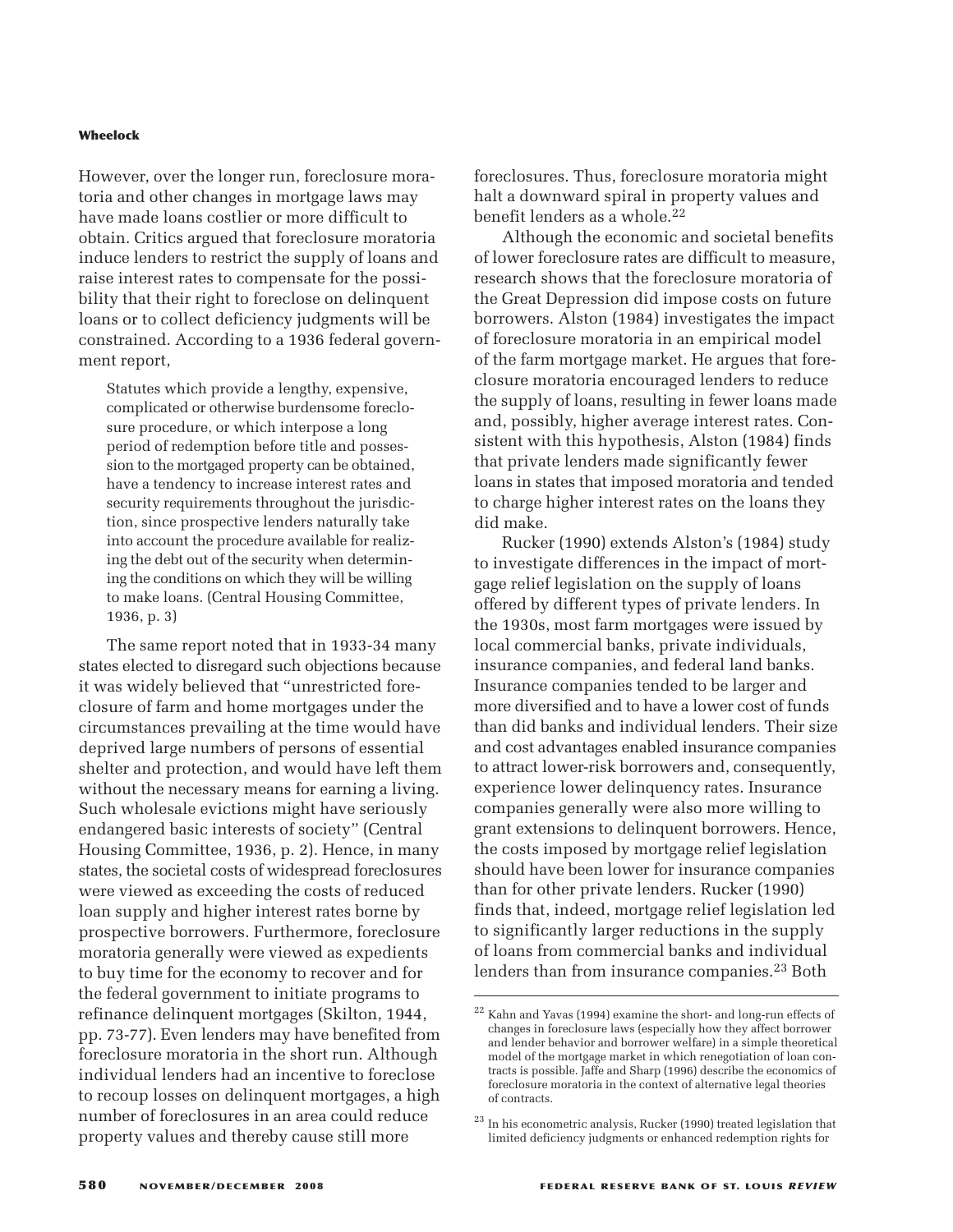Alston (1984) and Rucker (1990) conclude that mortgage relief legislation caused significant reductions in the aggregate supply of loans in states that enacted such legislation.

The findings of Alston (1984) and Rucker (1990) on the effects of mortgage relief legislation during the 1930s are consistent with other studies that find significant effects of state mortgage laws on local lending markets. Meador (1982), for example, finds that loan interest rates tend to be higher in states with lengthy or costly foreclosure processes or those that prohibit deficiency judgments. More recently, Pence (2006) finds that mortgage loans are, on average, some 3 to 7 percent smaller in states in which foreclosure requires a court action than in states with nonjudicial foreclosure processes, again consistent with the hypothesis that the supply of loans is lower in states in which foreclosure is more costly.24

## **CONCLUSION**

In 2008, residential real estate foreclosure rates are at their highest levels since the Great Depression. Not surprisingly, policymakers are considering actions similar to those taken during the Depression to limit foreclosures. The federal government responded to mortgage distress during the Depression by creating new federal agencies to refinance delinquent mortgages, insure and finance newly issued mortgages, and expand federal farm credit programs. By contrast, many state governments imposed moratoria on foreclosures, limited deficiency judgments, and enhanced the rights of borrowers to redeem foreclosed property. By halting foreclosures temporarily, states hoped to buy time for economic recovery to take hold, for household incomes and property values to rise, and for the federal government to refinance delinquent mortgages.

The earliest calls for mortgage relief were in farming regions, and states with high farm fore-

closure rates were more likely to impose moratoria (Alston, 1984). Additional evidence indicates that farm foreclosures had a greater impact on the decision to impose moratoria in states in which the farm population comprised a relatively high percentage of total state population.

Moratoria were imposed in a few states with comparatively little farm mortgage distress, suggesting that urban mortgage distress or other factors influenced the decision to impose moratoria in some states. For example, in New York, lobbying by commercial real estate interests helped shape legislation for a broad moratorium covering farm, urban residential, and commercial real estate mortgage foreclosures.

In most states, foreclosure moratoria were limited to borrowers who had some chance of paying or refinancing their loans. Relief often was denied to borrowers judged to have little prospect of ever paying off their mortgage.

Foreclosure moratoria resulted in both winners and losers. Although the rights of lenders to foreclose on collateral or to seek deficiency judgments were restricted, relief legislation did apparently contribute to a reduction in farm failures (Rucker and Alston, 1987).

At least some contemporaries recognize that even temporary foreclosure moratoria can impose costs on future borrowers. Alston (1984) and Rucker (1990) find that lenders reduced the supply of loans in response to diminution of their rights to foreclose on collateral or to seek deficiency judgments. Thus, while to many observers the economic and societal costs of widespread real estate foreclosures were overwhelming, foreclosure moratoria and other relief legislation transferred at least some of those costs to future borrowers. The evidence from the use of foreclosure moratoria during the Great Depression demonstrates how legislative actions to reduce foreclosures can impose costs that should be weighed against potential benefits.

# **REFERENCES**

borrowers, as well as foreclosure moratoria, as forms of relief legislation, whereas Alston (1984) focused exclusively on moratoria.

<sup>&</sup>lt;sup>24</sup> Pence (2006) compares bordering census tracts located in different states and controls for a variety of borrower, policy, and other census tract characteristics.

Alston, Lee J. "Farm Foreclosures in the United States During the Interwar Period." *Journal of Economic History*, December 1983, *43*(4), pp. 885-903.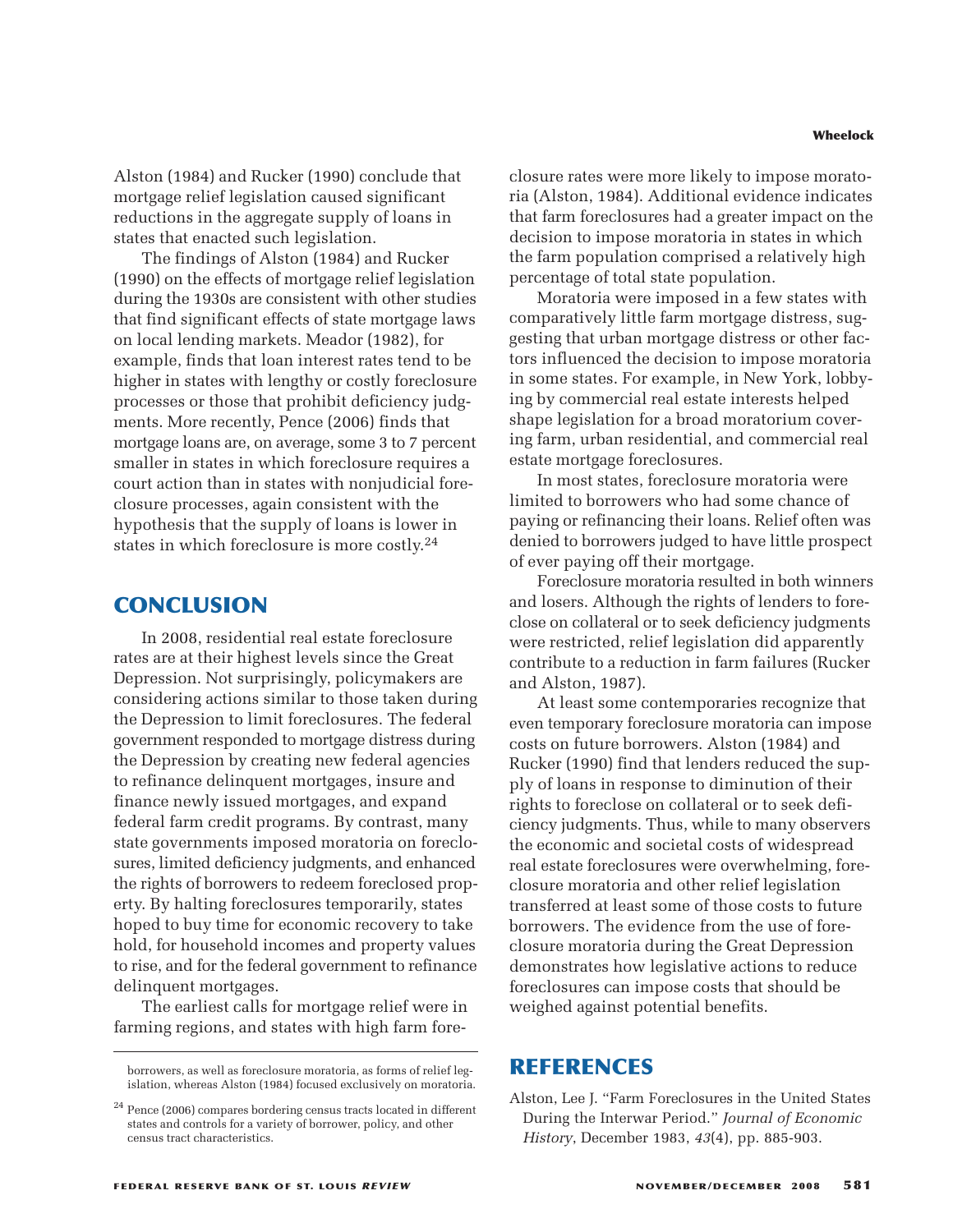- Alston, Lee J. "Farm Foreclosure Moratorium Legislation: A Lesson from the Past." *American Economic Review*, June 1984, *74*(3), pp. 445-57.
- Bernanke, Ben S. "Nonmonetary Effects of the Financial Crisis in the Propagation of the Great Depression." *American Economic Review*, June 1983, *73*(3), pp. 257-76.
- Bridewell, David A. *The Federal Home Loan Bank Board and its Agencies: A History of the Facts Surrounding the Passage of the Creating Legislation, The Establishment and Organization of the Federal Home Loan Bank Board and the Bank System, The Savings and Loan System, The Home Owners' Loan Corporation, and the Federal Savings and Loan Insurance Corporation*. Washington, DC: Federal Home Loan Bank Board, 1938.
- Bridewell, David A. and Russell, Horace. "Mortgage Law and Mortgage Lending." *Journal of Land and Public Utility Economics*, August 1938, *14*(3), pp. 301-21.
- Central Housing Committee. "Special Report No. 1 on Social and Economic Effects of Existing Foreclosure Procedure and Emergency Moratorium Legislation." Horace Russell, Chairman. Submitted April 2, 1936.
- Federal Home Loan Bank Board. *Fifth Annual Report*. June 30, 1937.
- Jaffe, Austin J. and Sharp, Jeffery M. "Contract Theory and Mortgage Foreclosure Moratoria." *Journal of Real Estate Finance and Economics*, January 1996, *12*(1), pp. 77-96.
- Kahn, Charles M. and Yavas, Abdullah. "The Economic Role of Foreclosures." *Journal of Real Estate Finance and Economics*, January 1994, *8*(1), pp. 35-51.
- McDonald, Daniel and Thornton, Daniel L. "A Primer on the Mortgage Market and Mortgage Finance." Federal Reserve Bank of St. Louis *Review*, January/February 2008, *90*(1), pp. 31-46; [research.stlouisfed.org/publications/review/08/01/](http://research.stlouisfed.org/publications/review/08/01/McDonald.pdf) McDonald.pdf.
- Meador, Mark. "The Effects of Mortgage Laws on the Home Mortgage Rates." *Journal of Economics and Business*, 1982, *34*(2), pp. 143-48.
- Morton, Joseph E. *Urban Mortgage Lending: Comparative Markets and Experience*. Princeton, NJ: Princeton University Press, 1956.
- Pence, Karen M. "Foreclosing on Opportunity: State Laws and Mortgage Credit." *Review of Economics and Statistics*, 2006, *88*(1), pp. 177-82.
- Poteat, J. Douglass. "State Legislative Relief for the Mortgage Debtor During the Depression." *Law and Contemporary Problems*, 1938, *5*, pp. 517-44.
- Rucker, Randal R. "The Effects of State Farm Relief Legislation on Private Lenders and Borrowers: The Experience of the 1930s." *American Journal of Agricultural Economics*, February 1990, *72*(1), pp. 24-34.
- Rucker, Randal R. and Alston, Lee J. "Farm Failures and Government Intervention: A Case Study of the 1930s." *American Economic Review*, September 1987, *77*(4), pp. 724-30.
- Skilton, Robert H. *Government and the Mortgage Debtor (1929 to 1939)*. PhD Dissertation, University of Pennsylvania, Philadelphia, 1944.
- Sloan, Steven. "Minnesota Foreclosure Measure Draws Veto." *American Banker*, June 3, 2008; www.americanbanker.com/article.html?id=200806 02TJH8JBQ8&queryid=982795036&hitnum=.
- Wheelock, David C. "The Federal Response to Home Mortgage Distress: Lessons from the Great Depression." Federal Reserve Bank of St. Louis *Review*, May/June 2008, *90*(3), pp. 133-48; [research.stlouisfed.org/publications/review/08/05/](http://research.stlouisfed.org/publications/review/08/05/Wheelock.pdf) Wheelock.pdf.